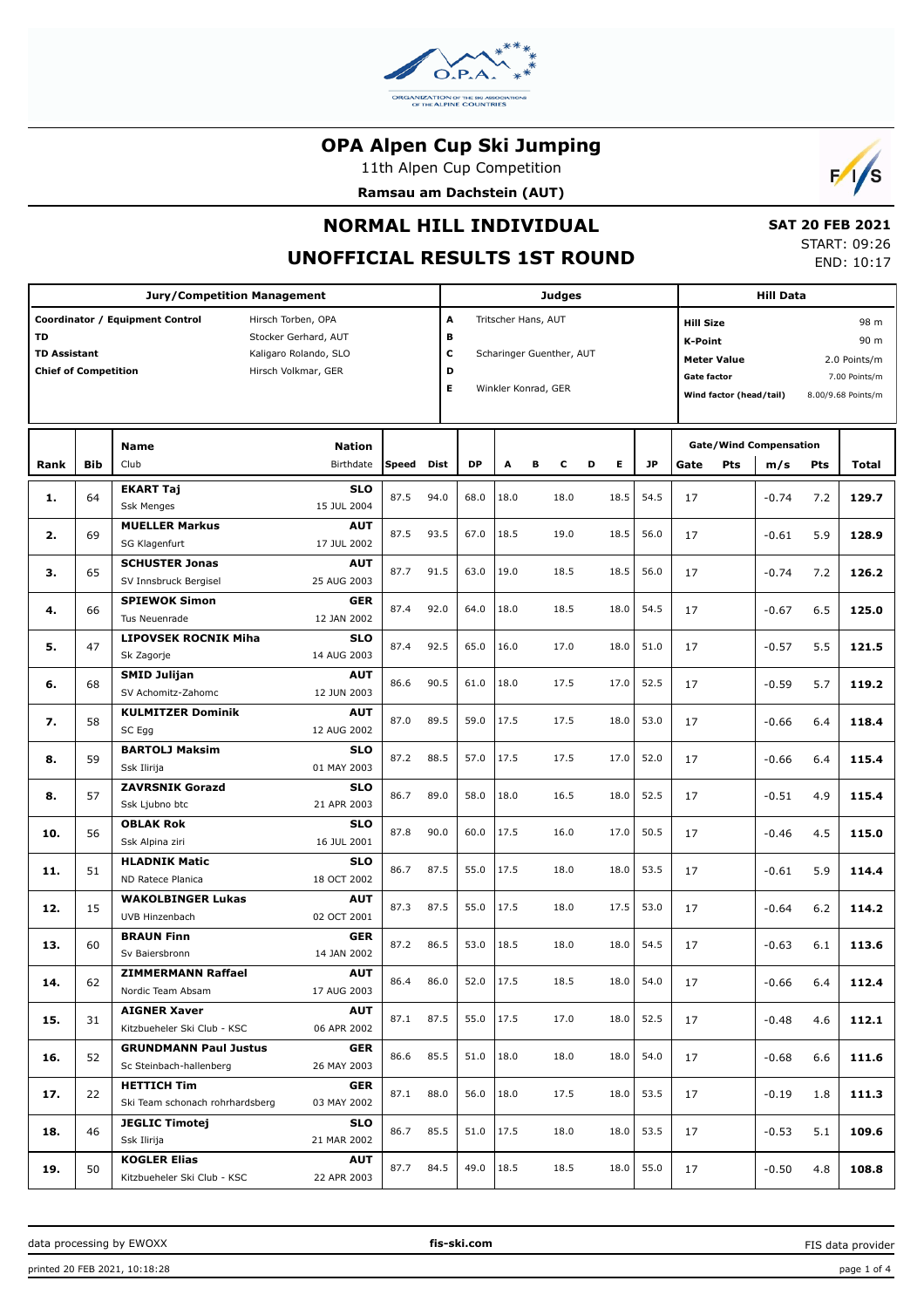

11th Alpen Cup Competition





# **NORMAL HILL INDIVIDUAL**

# **SAT 20 FEB 2021**

**UNOFFICIAL RESULTS 1ST ROUND**

| START: 09:26 |            |
|--------------|------------|
|              | END: 10:17 |

|      |            |                                 |               |              |      |           |      |   |      |   |      | LIVD. 10.17 |                               |     |         |     |       |  |  |  |  |  |  |
|------|------------|---------------------------------|---------------|--------------|------|-----------|------|---|------|---|------|-------------|-------------------------------|-----|---------|-----|-------|--|--|--|--|--|--|
|      |            | <b>Name</b>                     | <b>Nation</b> |              |      |           |      |   |      |   |      |             | <b>Gate/Wind Compensation</b> |     |         |     |       |  |  |  |  |  |  |
| Rank | <b>Bib</b> | Club                            | Birthdate     | <b>Speed</b> | Dist | <b>DP</b> | Α    | в | c    | D | Е    | <b>JP</b>   | Gate                          | Pts | m/s     | Pts | Total |  |  |  |  |  |  |
|      |            |                                 |               |              |      |           |      |   |      |   |      |             |                               |     |         |     |       |  |  |  |  |  |  |
| 20.  | 44         | <b>REP Marcel</b>               | <b>SLO</b>    | 86.7         | 85.5 | 51.0      | 17.5 |   | 16.5 |   | 17.5 | 51.5        | 17                            |     | $-0.55$ | 5.3 | 107.8 |  |  |  |  |  |  |
|      |            | Ssd Stol zirovnica              | 12 SEP 2002   |              |      |           |      |   |      |   |      |             |                               |     |         |     |       |  |  |  |  |  |  |
| 21.  | 39         | <b>WASSER Yanick</b>            | <b>SUI</b>    | 87.0         | 85.0 | 50.0      | 17.5 |   | 17.5 |   | 17.5 | 52.5        | 17                            |     | $-0.54$ | 5.2 | 107.7 |  |  |  |  |  |  |
|      |            | Einsiedeln                      | 27 MAY 2004   |              |      |           |      |   |      |   |      |             |                               |     |         |     |       |  |  |  |  |  |  |
| 22.  | 49         | <b>ZUPAN Ozbe</b>               | <b>SLO</b>    | 87.0         | 85.5 | 51.0      | 17.0 |   | 17.5 |   | 17.0 | 51.5        | 17                            |     | $-0.44$ | 4.3 | 106.8 |  |  |  |  |  |  |
|      |            | Nsk Trzic fmg                   | 07 APR 2003   |              |      |           |      |   |      |   |      |             |                               |     |         |     |       |  |  |  |  |  |  |
|      |            | <b>TITTEL Adrian</b>            | <b>GER</b>    |              |      |           |      |   |      |   |      |             |                               |     |         |     |       |  |  |  |  |  |  |
| 23.  | 36         | SG Nickelhuette Aue             | 21 FEB 2004   | 87.1         | 84.0 | 48.0      | 16.5 |   | 17.0 |   | 17.5 | 51.0        | 17                            |     | $-0.70$ | 6.8 | 105.8 |  |  |  |  |  |  |
|      |            | <b>IMHOF Remo</b>               | <b>SUI</b>    |              |      |           |      |   |      |   |      |             |                               |     |         |     |       |  |  |  |  |  |  |
| 24.  | 29         | Einsiedeln                      | 19 NOV 2003   | 87.5         | 83.5 | 47.0      | 17.5 |   | 16.5 |   | 18.0 | 52.0        | 17                            |     | $-0.60$ | 5.8 | 104.8 |  |  |  |  |  |  |
|      |            | <b>TRITSCHER David</b>          | <b>AUT</b>    |              |      |           |      |   |      |   |      |             |                               |     |         |     |       |  |  |  |  |  |  |
| 24.  | 23         | Wsv Ramsau                      | 30 AUG 2003   | 87.0         | 85.0 | 50.0      | 18.0 |   | 17.5 |   | 17.0 | 52.5        | 17                            |     | $-0.24$ | 2.3 | 104.8 |  |  |  |  |  |  |
|      |            | <b>ERNST Elia</b>               | <b>AUT</b>    |              |      |           |      |   |      |   |      |             |                               |     |         |     |       |  |  |  |  |  |  |
| 26.  | 20         | SC Fieberbrunn                  | 29 MAR 2004   | 86.7         | 83.5 | 47.0      | 17.5 |   | 18.0 |   | 17.5 | 53.0        | 17                            |     | $-0.33$ | 3.2 | 103.2 |  |  |  |  |  |  |
|      |            | <b>GRILC Tjas</b>               | <b>SLO</b>    |              |      |           |      |   |      |   |      |             |                               |     |         |     |       |  |  |  |  |  |  |
| 27.  | 67         | Ssd Stol zirovnica              | 03 SEP 2001   | 87.8         | 83.5 | 47.0      | 16.0 |   | 17.0 |   | 16.5 | 49.5        | 17                            |     | $-0.64$ | 6.2 | 102.7 |  |  |  |  |  |  |
|      |            | <b>BEGRAND Mael</b>             | <b>FRA</b>    |              |      |           |      |   |      |   |      |             |                               |     |         |     |       |  |  |  |  |  |  |
| 28.  | 17         | PREMANON SKI CLUB               | 02 APR 2004   | 87.2         | 83.0 | 46.0      | 17.5 |   | 17.0 |   | 17.0 | 51.5        | 17                            |     | $-0.49$ | 4.7 | 102.2 |  |  |  |  |  |  |
|      |            | <b>HAUSER Krystof</b>           | <b>CZE</b>    |              |      |           |      |   |      |   |      |             |                               |     |         |     |       |  |  |  |  |  |  |
| 29.  | 53         | TJ Dukla Liberec                | 29 DEC 2002   | 86.6         | 82.5 | 45.0      | 17.5 |   | 18.0 |   | 17.5 | 53.0        | 17                            |     | $-0.41$ | 4.0 | 102.0 |  |  |  |  |  |  |
|      |            | <b>MILESI Enzo</b>              | <b>FRA</b>    |              |      |           |      |   |      |   |      |             |                               |     |         |     |       |  |  |  |  |  |  |
| 30.  | 30         | S.C nanceen                     | 08 MAR 2003   | 86.8         | 83.5 | 47.0      | 17.0 |   | 16.5 |   | 17.0 | 50.5        | 17                            |     | $-0.44$ | 4.3 | 101.8 |  |  |  |  |  |  |
|      |            | <b>ERJAVEC Nace</b>             | <b>SLO</b>    |              |      |           |      |   |      |   |      |             |                               |     |         |     |       |  |  |  |  |  |  |
| 31.  | 16         | Ssk Alpina ziri                 | 27 AUG 2002   | 87.0         | 81.0 | 42.0      | 18.0 |   | 18.5 |   | 16.5 | 53.0        | 17                            |     | $-0.63$ | 6.1 | 101.1 |  |  |  |  |  |  |
|      |            | <b>HOFER Michael</b>            | <b>AUT</b>    |              |      |           |      |   |      |   |      |             |                               |     |         |     |       |  |  |  |  |  |  |
| 32.  | 63         | UVB Hinzenbach                  | 22 AUG 2002   | 86.8         | 82.0 | 44.0      | 16.5 |   | 17.5 |   | 16.5 | 50.5        | 17                            |     | $-0.66$ | 6.4 | 100.9 |  |  |  |  |  |  |
|      |            |                                 | <b>GER</b>    |              |      |           |      |   |      |   |      |             |                               |     |         |     |       |  |  |  |  |  |  |
| 32.  | 61         | <b>GEYER Luca</b>               |               | 87.1         | 81.5 | 43.0      | 17.0 |   | 17.5 |   | 17.5 | 52.0        | 17                            |     | $-0.61$ | 5.9 | 100.9 |  |  |  |  |  |  |
|      |            | Wsv 08 lauscha                  | 19 JUL 2002   |              |      |           |      |   |      |   |      |             |                               |     |         |     |       |  |  |  |  |  |  |
| 34.  | 45         | <b>OBERSTEINER Louis</b>        | <b>AUT</b>    | 87.1         | 81.0 | 42.0      | 18.0 |   | 17.5 |   | 17.5 | 53.0        | 17                            |     | $-0.56$ | 5.4 | 100.4 |  |  |  |  |  |  |
|      |            | Skisprungclub Wiener stadtadler | 10 AUG 2004   |              |      |           |      |   |      |   |      |             |                               |     |         |     |       |  |  |  |  |  |  |
| 35.  | 5          | <b>SVINGER Patrick</b>          | <b>GER</b>    | 87.3         | 81.5 | 43.0      | 16.0 |   | 15.5 |   | 16.5 | 48.0        | 17                            |     | $-0.79$ | 7.6 | 98.6  |  |  |  |  |  |  |
|      |            | Sc Partenkirchen                | 05 MAY 2001   |              |      |           |      |   |      |   |      |             |                               |     |         |     |       |  |  |  |  |  |  |
| 36.  | 55         | <b>LACROIX Olan</b>             | <b>SUI</b>    | 87.1         | 81.0 | 42.0      | 17.0 |   | 17.5 |   | 17.0 | 51.5        | 17                            |     | $-0.51$ | 4.9 | 98.4  |  |  |  |  |  |  |
|      |            | Les Diablerets                  | 21 MAR 2001   |              |      |           |      |   |      |   |      |             |                               |     |         |     |       |  |  |  |  |  |  |
| 36.  | 41         | <b>TEPES Jon</b>                | <b>SLO</b>    | 87.0         | 83.0 | 46.0      | 16.5 |   | 17.0 |   | 16.5 | 50.0        | 17                            |     | $-0.25$ | 2.4 | 98.4  |  |  |  |  |  |  |
|      |            | Sd Dolomiti                     | 12 AUG 2002   |              |      |           |      |   |      |   |      |             |                               |     |         |     |       |  |  |  |  |  |  |
| 38.  | 18         | <b>SUBIC Adam</b>               | <b>SLO</b>    | 87.1         | 82.0 | 44.0      | 17.0 |   | 17.5 |   | 17.0 | 51.5        | 17                            |     | $-0.16$ | 1.5 | 97.0  |  |  |  |  |  |  |
|      |            | SD Dolomiti                     | 16 AUG 2002   |              |      |           |      |   |      |   |      |             |                               |     |         |     |       |  |  |  |  |  |  |
| 39.  | 32         | <b>PERME Lovro</b>              | <b>SLO</b>    | 86.7         | 80.5 | 41.0      | 16.5 |   | 16.0 |   | 16.0 | 48.5        | 17                            |     | $-0.69$ | 6.7 | 96.2  |  |  |  |  |  |  |
|      |            | SD DOLOMITI                     | 08 MAY 2004   |              |      |           |      |   |      |   |      |             |                               |     |         |     |       |  |  |  |  |  |  |
| 40.  | 6          | <b>SCHWARZ Sebastian</b>        | <b>GER</b>    | 87.0         | 79.0 | 38.0      | 17.0 |   | 17.0 |   | 16.0 | 50.0        | 17                            |     | $-0.82$ | 7.9 | 95.9  |  |  |  |  |  |  |
|      |            | Wsv Reit im winkl               | 13 AUG 2003   |              |      |           |      |   |      |   |      |             |                               |     |         |     |       |  |  |  |  |  |  |
| 41.  | 8          | <b>HOYER Eric</b>               | <b>GER</b>    | 87.3         | 79.0 | 38.0      | 17.0 |   | 17.0 |   | 16.5 | 50.5        | 17                            |     | $-0.57$ | 5.5 | 94.0  |  |  |  |  |  |  |
|      |            | Sg Nickelhuette aue             | 31 MAY 2002   |              |      |           |      |   |      |   |      |             |                               |     |         |     |       |  |  |  |  |  |  |
| 42.  | 9          | <b>KAINZNER Jonathan</b>        | <b>AUT</b>    | 87.3         | 79.0 | 38.0      | 16.5 |   |      |   | 16.5 | 49.5        | 17                            |     | $-0.63$ | 6.1 | 93.6  |  |  |  |  |  |  |
|      |            | SC Mayrhofen                    | 17 FEB 2005   |              |      |           |      |   | 16.5 |   |      |             |                               |     |         |     |       |  |  |  |  |  |  |
| 43.  | 19         | <b>KOENIG Tobias</b>            | <b>GER</b>    | 86.9         | 80.5 | 41.0      | 17.5 |   | 16.5 |   | 15.5 | 49.5        | 17                            |     | $-0.11$ | 1.1 | 91.6  |  |  |  |  |  |  |
|      |            | Sc Oberstdorf                   | 31 DEC 2001   |              |      |           |      |   |      |   |      |             |                               |     |         |     |       |  |  |  |  |  |  |

data processing by EWOXX **fis-ski.com**

FIS data provider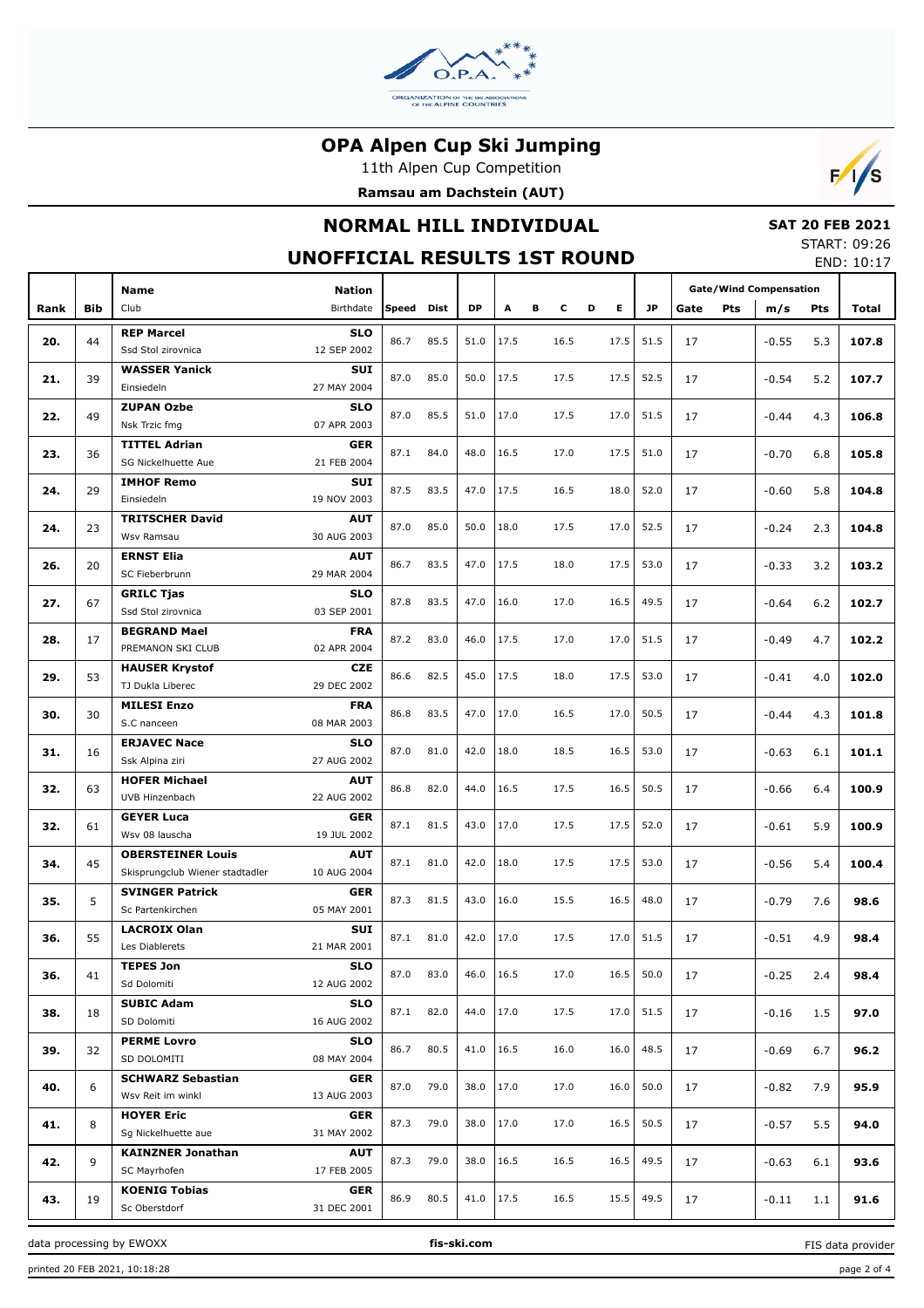

11th Alpen Cup Competition





# **NORMAL HILL INDIVIDUAL**

# **SAT 20 FEB 2021**

#### **UNOFFICIAL RESULTS 1ST ROUND**

START: 09:26 END: 10:17

|      |                    | <b>Name</b>                                            | <b>Nation</b>             |            |      |      |      |   |      |   |      |      | <b>Gate/Wind Compensation</b> |     |         |        |              |  |
|------|--------------------|--------------------------------------------------------|---------------------------|------------|------|------|------|---|------|---|------|------|-------------------------------|-----|---------|--------|--------------|--|
| Rank | <b>Bib</b>         | Club                                                   | Birthdate                 | Speed Dist |      | DP   | A    | в | c    | D | E.   | JP.  | Gate                          | Pts | m/s     | Pts    | <b>Total</b> |  |
|      |                    |                                                        |                           |            |      |      |      |   |      |   |      |      |                               |     |         |        |              |  |
| 44.  | 25                 | <b>HEUMANN Lucas</b><br>Wsv Oberaudorf                 | <b>GER</b><br>13 OCT 2004 | 86.6       | 78.5 | 37.0 | 15.5 |   | 16.5 |   | 16.5 | 48.5 | 17                            |     | $-0.46$ | 4.5    | 90.0         |  |
|      |                    |                                                        |                           |            |      |      |      |   |      |   |      |      |                               |     |         |        |              |  |
| 45.  | 35                 | <b>KRENEK Filip</b>                                    | <b>CZE</b><br>09 DEC 2005 | 86.9       | 77.0 | 34.0 | 16.5 |   | 16.0 |   | 16.0 | 48.5 | 17                            |     | $-0.70$ | 6.8    | 89.3         |  |
|      |                    | TJ Roznov pod Radhostem                                |                           |            |      |      |      |   |      |   |      |      |                               |     |         |        |              |  |
| 46.  | 40                 | <b>FRIES Philipp</b><br><b>SC Ruhpolding</b>           | <b>GER</b><br>26 DEC 2003 | 87.0       | 79.5 | 39.0 | 15.0 |   | 14.5 |   | 15.0 | 44.5 | 17                            |     | $-0.52$ | 5.0    | 88.5         |  |
|      |                    | <b>FUSSI Julian</b>                                    | <b>GER</b>                |            |      |      |      |   |      |   |      |      |                               |     |         |        |              |  |
| 47.  | 4                  | <b>SC Ruhpolding</b>                                   | 22 MAY 2005               | 86.5       | 76.0 | 32.0 | 17.0 |   | 17.0 |   | 15.5 | 49.5 | 17                            |     | $-0.64$ | 6.2    | 87.7         |  |
|      |                    | <b>STEINBEISSER Simon</b>                              | <b>GER</b>                |            |      |      |      |   |      |   |      |      |                               |     |         |        |              |  |
| 48.  | 37                 | Sc Ruhpolding                                          | 15 APR 2003               | 86.8       | 76.5 | 33.0 | 16.5 |   | 16.5 |   | 16.5 | 49.5 | 17                            |     | $-0.48$ | 4.6    | 87.1         |  |
|      |                    | <b>KESSELI Juri</b>                                    | <b>SUI</b>                |            |      |      |      |   |      |   |      |      |                               |     |         |        |              |  |
| 48.  | 33                 | SC Einsiedeln                                          | 12 SEP 2005               | 87.1       | 76.5 | 33.0 | 16.0 |   | 16.0 |   | 16.0 | 48.0 | 17                            |     | $-0.63$ | 6.1    | 87.1         |  |
|      |                    | <b>GAY Julien</b>                                      | <b>FRA</b>                |            |      |      |      |   |      |   |      |      |                               |     |         |        |              |  |
| 50.  | 26                 | Sc Nanceen                                             | 29 APR 2004               | 86.9       | 78.5 | 37.0 | 14.5 |   | 15.5 |   | 15.5 | 45.5 | 17                            |     | $-0.43$ | 4.2    | 86.7         |  |
|      |                    | <b>SCHMID Emanuel</b>                                  | <b>GER</b>                |            |      |      |      |   |      |   |      |      |                               |     |         |        |              |  |
| 50.  | 3                  | Wsv Oberaudorf                                         | 05 FEB 2003               | 86.9       | 76.0 | 32.0 | 16.0 |   | 16.5 |   | 16.5 | 49.0 | 17                            |     | $-0.59$ | 5.7    | 86.7         |  |
|      |                    | <b>SIEBER Marius</b>                                   | <b>SUI</b>                |            |      |      |      |   |      |   |      |      |                               |     |         |        |              |  |
| 52.  | 14                 | Am Bachtel                                             | 22 FEB 2005               | 86.6       | 75.0 | 30.0 | 17.0 |   | 16.5 |   | 17.0 | 50.5 | 17                            |     | $-0.62$ | 6.0    | 86.5         |  |
|      | <b>TRUNZ Felix</b> | <b>SUI</b>                                             |                           |            |      |      |      |   |      |   |      |      |                               |     |         |        |              |  |
| 53.  | 24                 | Am Bachtel                                             | 20 APR 2006               | 87.2       | 74.5 | 29.0 | 16.5 |   | 17.0 |   | 17.0 | 50.5 | 17                            |     | $-0.49$ | 4.7    | 84.2         |  |
|      |                    | <b>RYGL David</b>                                      | <b>CZE</b>                |            |      |      |      |   |      |   |      |      |                               |     |         |        |              |  |
| 54.  | 13                 | LSK Lomnice nad Popelkou                               | 13 JUN 2005               | 86.6       | 75.5 | 31.0 | 15.0 |   | 16.0 |   | 15.0 | 46.0 | 17                            |     | $-0.51$ | 4.9    | 81.9         |  |
|      |                    | <b>CHERVET Jules</b>                                   | <b>FRA</b>                | 86.6       |      |      |      |   |      |   |      |      |                               |     |         |        |              |  |
| 55.  | 48                 | <b>CS CHAMONIX</b>                                     | 31 DEC 2003               |            | 83.5 | 47.0 | 9.0  |   | 10.5 |   | 10.0 | 29.5 | 17                            |     | $-0.51$ | 4.9    | 81.4         |  |
|      |                    | <b>JACQUEL Naokin</b>                                  | <b>FRA</b>                |            |      |      |      |   |      |   |      |      |                               |     |         |        |              |  |
| 56.  | 12                 | A.S gerardmer ski nordique                             | 13 JUN 2001               | 87.2       | 74.0 | 28.0 | 16.5 |   | 15.5 |   | 16.0 | 48.0 | 17                            |     | $-0.46$ | 4.5    | 80.5         |  |
|      |                    | <b>FRICKE Leif</b>                                     | <b>GER</b>                | 87.3       | 72.5 | 25.0 | 16.5 |   | 16.5 |   | 16.5 | 49.5 |                               |     |         |        |              |  |
| 57.  | 2                  | Sg Nickelhuette aue                                    | 25 MAY 2002               |            |      |      |      |   |      |   |      |      | 17                            |     | $-0.51$ | 4.9    | 79.4         |  |
| 58.  | 11                 | <b>KLOSS Robin</b>                                     | <b>GER</b>                | 86.5       | 71.0 | 22.0 | 17.0 |   | 15.0 |   | 16.0 | 48.0 | 17                            |     | $-0.78$ | 7.6    | 77.6         |  |
|      |                    | SC Willingen                                           | 11 JUN 2005               |            |      |      |      |   |      |   |      |      |                               |     |         |        |              |  |
| 59.  | 21                 | <b>SCHMIDT Fabian</b>                                  | <b>GER</b>                | 86.0       | 74.0 | 28.0 | 15.5 |   | 16.0 |   | 15.5 | 47.0 | 17                            |     | $-0.25$ | 2.4    | 77.4         |  |
|      |                    | Sg Nickelhuette aue                                    | 21 MAR 2001               |            |      |      |      |   |      |   |      |      |                               |     |         |        |              |  |
| 60.  | 27                 | <b>REPELLIN Ari</b>                                    | <b>FRA</b>                | 86.4       | 80.5 | 41.0 | 9.5  |   | 9.5  |   | 9.5  | 28.5 | 17                            |     | $-0.65$ | 6.3    | 75.8         |  |
|      |                    | Chamonix                                               | 18 MAR 2004               |            |      |      |      |   |      |   |      |      |                               |     |         |        |              |  |
| 61.  | 1                  | <b>SCHULZ Paul</b>                                     | <b>GER</b>                | 86.4       | 71.5 | 23.0 | 14.5 |   | 15.0 |   | 15.0 | 44.5 | 17                            |     | $-0.50$ | 4.8    | 72.3         |  |
|      |                    | WSV Gruna                                              | 26 JUN 2003               |            |      |      |      |   |      |   |      |      |                               |     |         |        |              |  |
| 62.  | 42                 | <b>STEPANEK Miroslav</b>                               | <b>CZE</b>                | 86.6       | 71.5 | 23.0 | 16.0 |   | 15.0 |   | 15.5 | 46.5 | 17                            |     | 0.04    | $-0.3$ | 69.2         |  |
|      |                    |                                                        | 17 APR 2004               |            |      |      |      |   |      |   |      |      |                               |     |         |        |              |  |
| 63.  | 34                 | <b>JINDRISEK Jiri</b>                                  | <b>CZE</b>                | 87.1       | 68.0 | 16.0 | 15.5 |   | 15.5 |   | 15.5 | 46.5 | 17                            |     | $-0.65$ | 6.3    | 68.8         |  |
|      |                    | JKL Desna-DUKLA                                        | 30 JUN 2004               |            |      |      |      |   |      |   |      |      |                               |     |         |        |              |  |
| 64.  | 28                 | <b>STURM Micha</b>                                     | SUI                       | 86.4       | 68.5 | 17.0 | 15.0 |   | 15.0 |   | 15.0 | 45.0 | 17                            |     | $-0.46$ | 4.5    | 66.5         |  |
|      |                    | Ulisbach                                               | 11 FEB 2004               |            |      |      |      |   |      |   |      |      |                               |     |         |        |              |  |
| 65.  | 43                 | <b>FRISCHMANN Felix</b><br>WSV Gruna                   | <b>GER</b>                | 86.3       | 66.5 | 13.0 | 15.5 |   | 16.5 |   | 16.0 | 48.0 | 17                            |     | $-0.31$ | 3.0    | 64.0         |  |
|      |                    |                                                        | 29 JUL 2005               |            |      |      |      |   |      |   |      |      |                               |     |         |        |              |  |
| 66.  | 10                 | <b>KYSEL Stepan</b><br>TJ Dukla Frenstat pod Radhostem | <b>CZE</b><br>20 OCT 2005 | 86.2       | 60.5 | 1.0  | 13.0 |   | 12.5 |   | 13.5 | 39.0 | 17                            |     | $-0.39$ | 3.8    | 43.8         |  |
|      |                    |                                                        |                           |            |      |      |      |   |      |   |      |      |                               |     |         |        |              |  |

FIS data provider